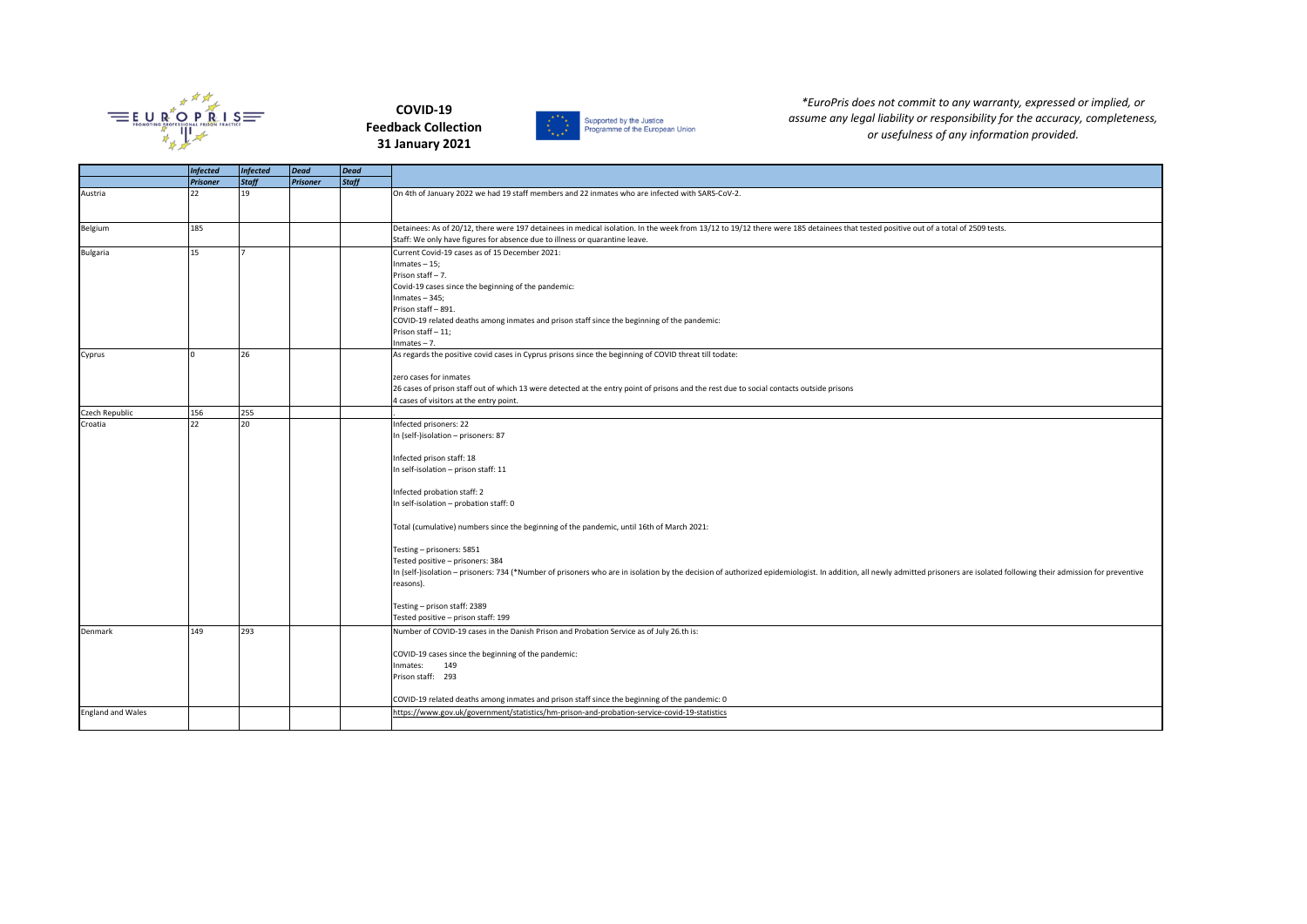| Estonia |    | 23  | Current Covid-19 cases in Estonia as of 18.01.2022:                                                                                                                                                                |
|---------|----|-----|--------------------------------------------------------------------------------------------------------------------------------------------------------------------------------------------------------------------|
|         |    |     |                                                                                                                                                                                                                    |
|         |    |     |                                                                                                                                                                                                                    |
|         |    |     | Inmates 0                                                                                                                                                                                                          |
|         |    |     | Prison staff 23                                                                                                                                                                                                    |
|         |    |     |                                                                                                                                                                                                                    |
|         |    |     | Covid-19 cases since the beginning of the pandemic:                                                                                                                                                                |
|         |    |     | Inmates 882                                                                                                                                                                                                        |
|         |    |     | Prison staff 336                                                                                                                                                                                                   |
|         |    |     |                                                                                                                                                                                                                    |
|         |    |     | COVID-19 related deaths among inmates and prison staff since the beginning of the pandemic:                                                                                                                        |
|         |    |     | Prison staff 0                                                                                                                                                                                                     |
|         |    |     | Inmates 0                                                                                                                                                                                                          |
|         |    |     |                                                                                                                                                                                                                    |
|         |    |     | Vaccinated                                                                                                                                                                                                         |
|         |    |     | Prison staff 1069                                                                                                                                                                                                  |
|         |    |     | Inmates 1813                                                                                                                                                                                                       |
| Finland |    |     | Here are the latest (29 November 2021) figures from Finland:                                                                                                                                                       |
|         |    |     | Prisoners - Current cases: 7 (total cumulative number of cases during the epidemic: 91)                                                                                                                            |
|         |    |     | Staff - Current cases: 5 (total cumulative number of cases during the epidemic: 75)                                                                                                                                |
| France  |    |     | Number of confined cases (contact, symptomatic and Covid-19 cases) 694                                                                                                                                             |
|         |    |     | Number of confirmed Covid cases: 267                                                                                                                                                                               |
|         |    |     | Of which number of hospitalized 5                                                                                                                                                                                  |
|         |    |     | Cumulative cases since the start of the epidemic                                                                                                                                                                   |
|         |    |     | Number of confirmed Covid cases: 5,891                                                                                                                                                                             |
|         |    |     | Of which number of deceased cases : 5                                                                                                                                                                              |
|         |    |     | Of which number of cases cured: 5,663                                                                                                                                                                              |
|         |    |     | Vaccination                                                                                                                                                                                                        |
|         |    |     | Cumulative number of people vaccinated: 35,877                                                                                                                                                                     |
|         |    |     | And for the staff on 12/17/2021:                                                                                                                                                                                   |
|         |    |     | Number of confirmed cases confined: 126                                                                                                                                                                            |
|         |    |     | Number of confirmed cases (cumulative): 6755                                                                                                                                                                       |
|         |    |     | Number of deceased staff: 5                                                                                                                                                                                        |
|         |    |     | Number of staff vaccinated: 140                                                                                                                                                                                    |
|         |    |     | Total number of staff vaccinated: 4493                                                                                                                                                                             |
| Georgia |    |     | On behalf of Georgian Penitentiary System let me kindly inform that till December, 2020 there was no single COVID-19 cases confirmed in Georgian PEs among convicts. Since December 31, 2020, Special Penitentiary |
|         |    |     | Service of Georgia (SPS) has been actively testing inmates with PCR tests in all PEs (13 in total). As the result of intensive testing last weeks, none of the COVID-19 cases has been confirmed.                  |
|         |    |     | To date, 22752 PCR tests have been undertaken in PEs.                                                                                                                                                              |
|         |    |     | In total, 194 cases of COVID-19 has been confirmed within all PEs and to date this number is reduced to zero.                                                                                                      |
|         |    |     | In order to keep such results, preventive measures within PEs is continued and PCR tests are undertaken in each PE once a month.                                                                                   |
|         |    |     |                                                                                                                                                                                                                    |
| Hungary | 95 | 504 | Current COVID-19 cases as of 22/12/2020:                                                                                                                                                                           |
|         |    |     | Inmates - 95                                                                                                                                                                                                       |
|         |    |     | Prison staff-504                                                                                                                                                                                                   |
|         |    |     |                                                                                                                                                                                                                    |
|         |    |     | COVID-19 cases since the beginning of the pandemic:                                                                                                                                                                |
|         |    |     | Inmates - 517                                                                                                                                                                                                      |
|         |    |     | Prison staff-1208                                                                                                                                                                                                  |
|         |    |     |                                                                                                                                                                                                                    |
|         |    |     | COVID-19 related deaths among inmates and prison staff since the beginning of the pandemic - 2 inmates                                                                                                             |
| Ireland |    | 35  | as of Jan 20:                                                                                                                                                                                                      |
|         |    |     |                                                                                                                                                                                                                    |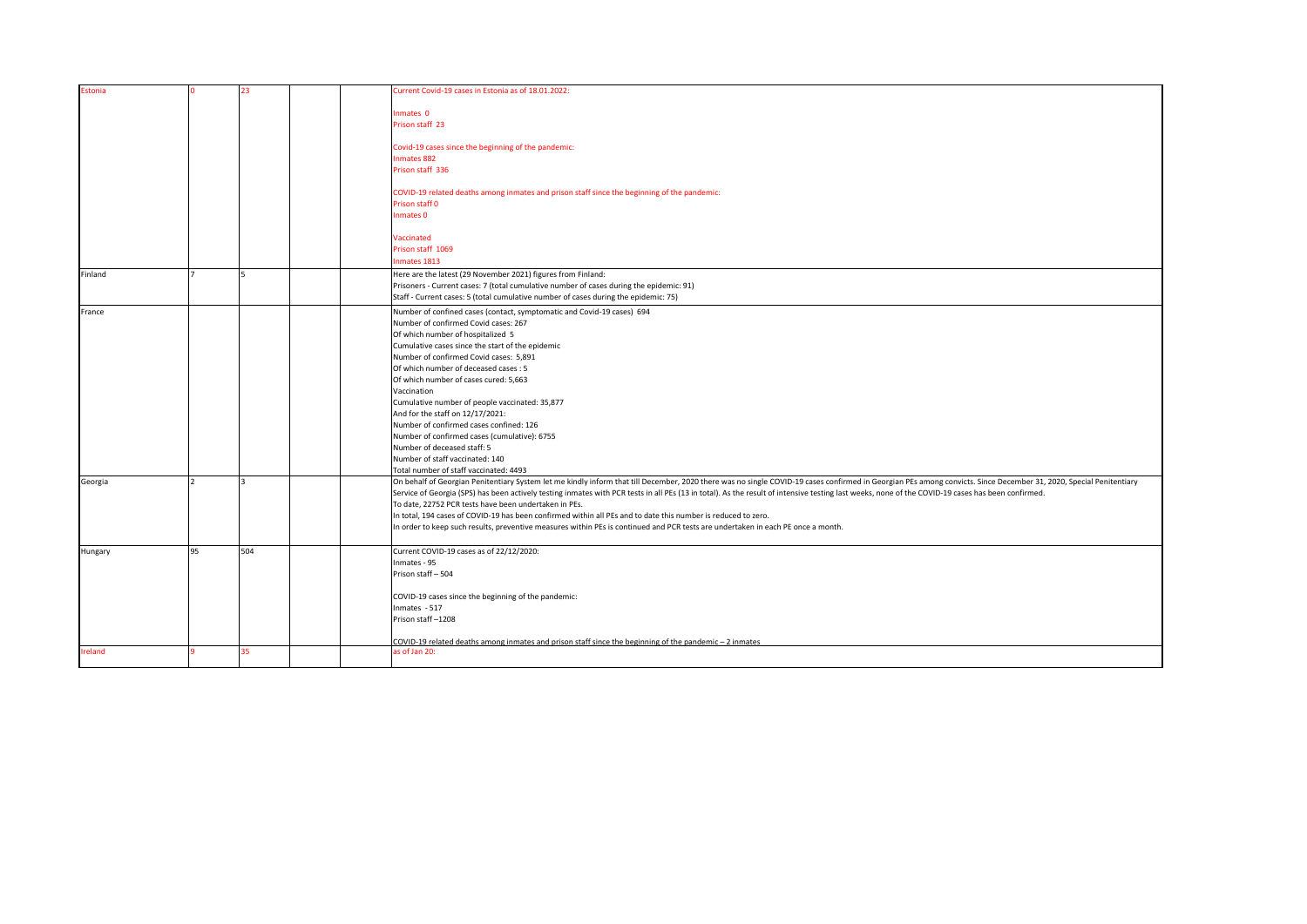| Israel     | 41  | 153 | Here is an update from Israel Prison Service as of 9 Jan, 2022                                                                                                         |
|------------|-----|-----|------------------------------------------------------------------------------------------------------------------------------------------------------------------------|
|            |     |     | Staff:<br>Confirmed - 153, In Quarantine - 315, Vaccinated - 97% (3 shots)                                                                                             |
|            |     |     |                                                                                                                                                                        |
|            |     |     | Inmates: Confirmed - 41, Confirmed at Alternative to Incarceration units - 10, In Quarantine - 141, Vaccinated - 62%                                                   |
|            |     |     | Until 31.1.2022 we work according to these rules:                                                                                                                      |
|            |     |     | No vacations for inmates                                                                                                                                               |
|            |     |     | -No conjugal visits                                                                                                                                                    |
|            |     |     |                                                                                                                                                                        |
|            |     |     | No Individual Rehabilitation outside of the facility                                                                                                                   |
|            |     |     | No entrance for volunteers                                                                                                                                             |
|            |     |     |                                                                                                                                                                        |
|            |     |     | As of now:                                                                                                                                                             |
|            |     |     |                                                                                                                                                                        |
|            |     |     | -Face mask is mandatory for inmates outside of their ward                                                                                                              |
|            |     |     | Face masks is mandatory for staff in closed areas                                                                                                                      |
|            |     |     | Meeting will be held only through VC or Zoom                                                                                                                           |
|            |     |     | No conferences are allowed                                                                                                                                             |
|            |     |     |                                                                                                                                                                        |
|            |     |     | Manufacture and employment for inmates are still on. The inmates taking PCR tests every 2 weeks                                                                        |
|            |     |     | Family visit are behind partition                                                                                                                                      |
|            |     |     | Lawyer visit is behind partition                                                                                                                                       |
|            |     |     | Staff are not allowed to travel abroad                                                                                                                                 |
|            |     |     |                                                                                                                                                                        |
| Italy      | 334 | 429 | Please find below the data about COVID-19 infections among prisoners and staff on Monday 20 December 2021, published on the webpage of the Italian Ministry of Justice |
|            |     |     | https://www.giustizia.it/giustizia/it/mg_2_27.page.                                                                                                                    |
|            |     |     | PRISONERS                                                                                                                                                              |
|            |     |     | Total number of prisoners present: 53,843                                                                                                                              |
|            |     |     |                                                                                                                                                                        |
|            |     |     | Infected prisoners (active cases on 20 December 2021): 344                                                                                                             |
|            |     |     | Of which:                                                                                                                                                              |
|            |     |     | 339 without symptoms                                                                                                                                                   |
|            |     |     | 2 with symptoms (followed inside prisons)                                                                                                                              |
|            |     |     |                                                                                                                                                                        |
|            |     |     | 3 hospitalized outside prisons                                                                                                                                         |
|            |     |     | <b>TOTAL STAFF</b>                                                                                                                                                     |
|            |     |     | Total number of penitentiary staff members on duty: 40,960                                                                                                             |
|            |     |     |                                                                                                                                                                        |
|            |     |     | Total number of penitentiary staff members infected with COVID-19 (active cases on 20 December 2021): 429                                                              |
|            |     |     | Of whom:                                                                                                                                                               |
|            |     |     | Penitentiary Police Staff                                                                                                                                              |
|            |     |     | Total number of Penitentiary Police staff members on duty: 36,939                                                                                                      |
|            |     |     |                                                                                                                                                                        |
|            |     |     | Infected Penitentiary Police officers (active cases on 20 December 2021): 395                                                                                          |
|            |     |     | Of which:                                                                                                                                                              |
|            |     |     | 387 at home                                                                                                                                                            |
|            |     |     | 7 at their barrack room                                                                                                                                                |
|            |     |     |                                                                                                                                                                        |
|            |     |     | 1 hospitalized                                                                                                                                                         |
|            |     |     | -Prison Governors, Administrative and Technical Staff                                                                                                                  |
|            |     |     | Total number of staff: 4,021                                                                                                                                           |
|            |     |     |                                                                                                                                                                        |
|            |     |     | Infected prison governors, administrative and technical staff members (active cases on 20 December 2021): 34                                                           |
|            |     |     | Of which:                                                                                                                                                              |
|            |     |     | 32 at home                                                                                                                                                             |
|            |     |     | 2 hospitalized                                                                                                                                                         |
|            | 71  | 28  | Currently infected with Covid-19:                                                                                                                                      |
| Latvia     |     |     |                                                                                                                                                                        |
|            |     |     | inmates- 71, staff- 28                                                                                                                                                 |
|            |     |     | Contact persons:                                                                                                                                                       |
|            |     |     | nmates-127, staff-8                                                                                                                                                    |
|            |     |     | Vaccinated:                                                                                                                                                            |
|            |     |     |                                                                                                                                                                        |
|            |     |     | inmates- 1990, staff- 1901                                                                                                                                             |
| Lithuania  |     | 20  | Please find below an update from the Lithuanian prison system (7 May 2021):                                                                                            |
|            |     |     |                                                                                                                                                                        |
|            |     |     |                                                                                                                                                                        |
|            |     |     | Infected inmates: 4                                                                                                                                                    |
|            |     |     | Infected staff: 20                                                                                                                                                     |
|            |     |     | Infected probation staff: 1                                                                                                                                            |
| Luxembourg | 19  |     | Since the beginning of the pandemic, 19 detainees have been tested positive for COVID-19 in Luxembourg (as of March 1st).                                              |
|            |     |     |                                                                                                                                                                        |
|            |     |     |                                                                                                                                                                        |
| Malta      |     |     | Vaccinated for COVID-19 (both doses) as of 1st November 2021 - inclusive now discharged inmates: inmates: 1,630; staff: 395                                            |
|            |     |     | COVID-19 Deaths since beginning of pandemic as of November 29th, 2021 - inmates: 0; staff: 0                                                                           |
|            |     |     |                                                                                                                                                                        |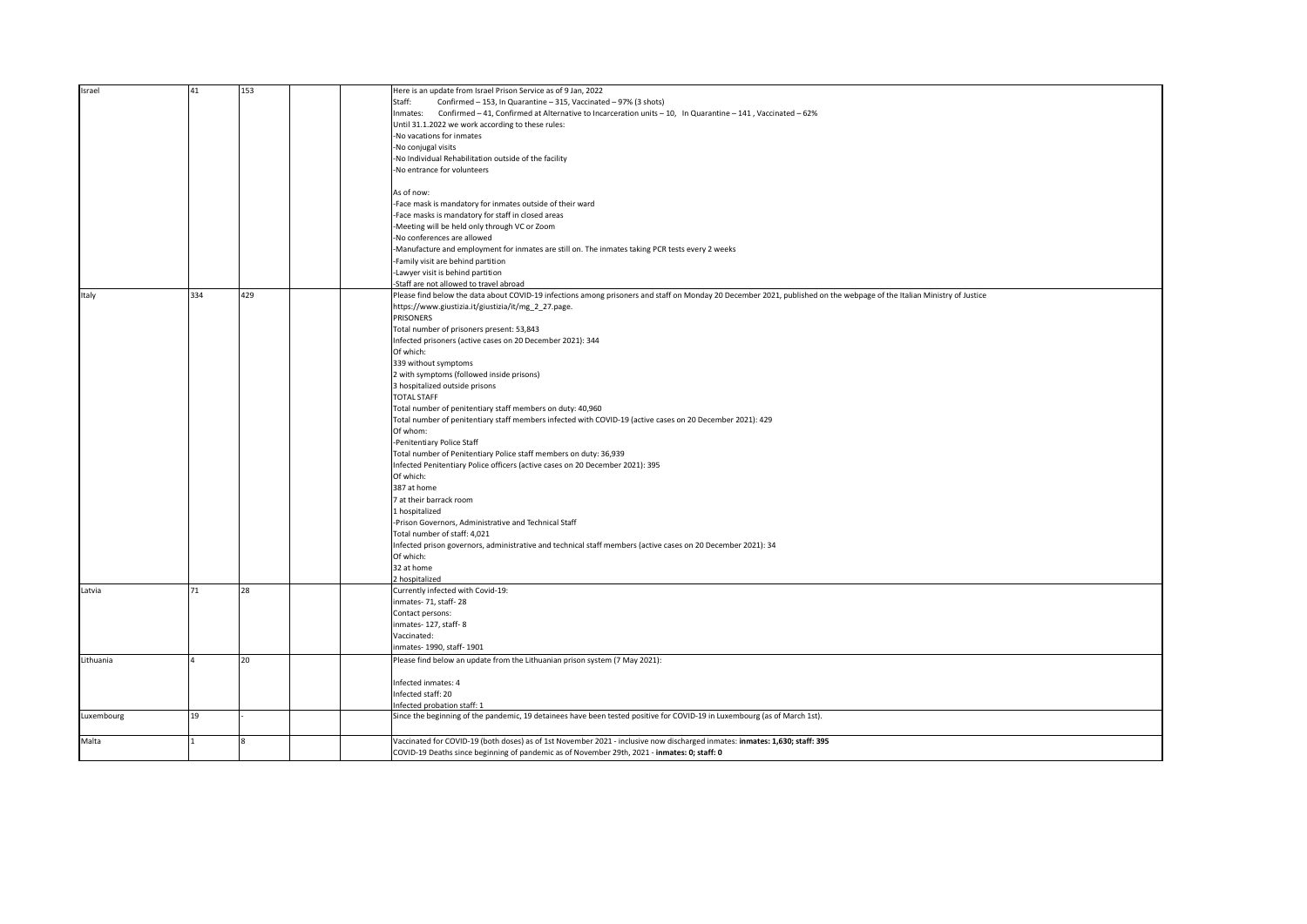| Inmates:<br>1) Total tests since the beginning of the pandemic - 636;<br>2) Total confirmed inmates since the beginning of the pandemic - 166;<br>3) At the treatment (active cases) $-0$ ;<br>4) Death among inmates - 0;<br>5) Total inmates vaccinated - 1101.<br>Staff members:<br>1) Total confirmed staff members since the beginning of the pandemic - 436;<br>2) At the treatment (active cases) $-0$ ;<br>3) Death among staff members NAP - 2;<br>62 confirmed C-19 infections among detainees within the prison administration;<br>Netherlands<br>26<br>0 confirmed C-19 infections among detainees within forensic care;<br>2 confirmed C-19 infection among detainees within a correctional facility for juvenile offenders;<br>1 confirmed C-19 infections among detainees within detention centres;<br>Total: 65 confirmed C-19 infections among detainees<br>153<br>15<br>Northern Ireland<br>The figures for the Northern Ireland Prison Service are as follows: Number of staff who have tested positive since start is 284.<br>Number of prisoners who have tested positive is 37. Only 4 of which have been in the general population. 28 have been identified on committal quarantine, 3 were infected when out at hospital and 2 on community<br>release.<br>139<br>160<br>The current figures from the Norwegian correctional service are as follows; The update is from April 19th.<br>Norway<br>n total 160 staff members and 139 inmates/convicted persons have been infected by Covid 19. 14 staff members and 9 inmates/convicted persons have still not recovered.<br>31<br>104<br>Find below updated information about the number of infections in Poland (01/02/2021):<br>Poland<br>The total number of inmates: 68 828 of which 31 infected that constitutes 0.04 %.<br>The total number of officers and civilian employees: 29 295 of which 104 infected that constitutes 0.35 %<br>154<br>Here is an update regarding infections among inmates and staff in Romania as of December 15, 2021:<br>Romania<br>Currently infected:<br>Inmates $-154$ ;<br>$Start - 8.$<br>Since the beginning of the pandemic (2020 + 2021 years):<br>Inmates - 3767;<br>Staff-2784.<br>221<br>Current COVID-19 cases as of 22/12/2020:<br>Slovakia<br>80<br>Inmates - 80<br>Prison staff-221<br>COVID-19 cases since the beginning of the pandemic:<br>Inmates - 743<br>Prison staff-752<br>COVID-19 related deaths among inmates and prison staff since the beginning of the pandemic - 0<br>Current Covid-19 cases as of 27.01.2021:<br>51<br>45<br>Slovenia<br>Inmates $-51$ ;<br>Prison staff-45.<br>Covid-19 cases since the beginning of the pandemic:<br>Inmates $-179$ ;<br>Prison staff-175.<br>COVID-19 related deaths among inmates and prison staff since the beginning of the pandemic:<br>Prison staff-0;<br>$Inmates - 0.$<br>The situation in Spain is as follows:<br>Spain<br>From September-October, some new cases have been detected in prisons, but mostly asymtomatic.<br>-More than 85% are vaccinated and we have started with the administration of new dosis.<br>Spain - Catalonia<br>331<br>242<br>Since march 2020 until today (31/01/2022), the figures that have been registered with regard to Covid are as follows:<br>nmates: 331 active cases and 2311 already recovered (total 2642) | Moldova |  | COVID-19 situation as of 18.06.2021                                     |
|----------------------------------------------------------------------------------------------------------------------------------------------------------------------------------------------------------------------------------------------------------------------------------------------------------------------------------------------------------------------------------------------------------------------------------------------------------------------------------------------------------------------------------------------------------------------------------------------------------------------------------------------------------------------------------------------------------------------------------------------------------------------------------------------------------------------------------------------------------------------------------------------------------------------------------------------------------------------------------------------------------------------------------------------------------------------------------------------------------------------------------------------------------------------------------------------------------------------------------------------------------------------------------------------------------------------------------------------------------------------------------------------------------------------------------------------------------------------------------------------------------------------------------------------------------------------------------------------------------------------------------------------------------------------------------------------------------------------------------------------------------------------------------------------------------------------------------------------------------------------------------------------------------------------------------------------------------------------------------------------------------------------------------------------------------------------------------------------------------------------------------------------------------------------------------------------------------------------------------------------------------------------------------------------------------------------------------------------------------------------------------------------------------------------------------------------------------------------------------------------------------------------------------------------------------------------------------------------------------------------------------------------------------------------------------------------------------------------------------------------------------------------------------------------------------------------------------------------------------------------------------------------------------------------------------------------------------------------------------------------------------------------------------------------------------------------------------------------------------------------------------------------------------------------------------------------------------------------------------------------------------------------------------------------------------------------------------------|---------|--|-------------------------------------------------------------------------|
|                                                                                                                                                                                                                                                                                                                                                                                                                                                                                                                                                                                                                                                                                                                                                                                                                                                                                                                                                                                                                                                                                                                                                                                                                                                                                                                                                                                                                                                                                                                                                                                                                                                                                                                                                                                                                                                                                                                                                                                                                                                                                                                                                                                                                                                                                                                                                                                                                                                                                                                                                                                                                                                                                                                                                                                                                                                                                                                                                                                                                                                                                                                                                                                                                                                                                                                                        |         |  |                                                                         |
|                                                                                                                                                                                                                                                                                                                                                                                                                                                                                                                                                                                                                                                                                                                                                                                                                                                                                                                                                                                                                                                                                                                                                                                                                                                                                                                                                                                                                                                                                                                                                                                                                                                                                                                                                                                                                                                                                                                                                                                                                                                                                                                                                                                                                                                                                                                                                                                                                                                                                                                                                                                                                                                                                                                                                                                                                                                                                                                                                                                                                                                                                                                                                                                                                                                                                                                                        |         |  |                                                                         |
|                                                                                                                                                                                                                                                                                                                                                                                                                                                                                                                                                                                                                                                                                                                                                                                                                                                                                                                                                                                                                                                                                                                                                                                                                                                                                                                                                                                                                                                                                                                                                                                                                                                                                                                                                                                                                                                                                                                                                                                                                                                                                                                                                                                                                                                                                                                                                                                                                                                                                                                                                                                                                                                                                                                                                                                                                                                                                                                                                                                                                                                                                                                                                                                                                                                                                                                                        |         |  |                                                                         |
|                                                                                                                                                                                                                                                                                                                                                                                                                                                                                                                                                                                                                                                                                                                                                                                                                                                                                                                                                                                                                                                                                                                                                                                                                                                                                                                                                                                                                                                                                                                                                                                                                                                                                                                                                                                                                                                                                                                                                                                                                                                                                                                                                                                                                                                                                                                                                                                                                                                                                                                                                                                                                                                                                                                                                                                                                                                                                                                                                                                                                                                                                                                                                                                                                                                                                                                                        |         |  |                                                                         |
|                                                                                                                                                                                                                                                                                                                                                                                                                                                                                                                                                                                                                                                                                                                                                                                                                                                                                                                                                                                                                                                                                                                                                                                                                                                                                                                                                                                                                                                                                                                                                                                                                                                                                                                                                                                                                                                                                                                                                                                                                                                                                                                                                                                                                                                                                                                                                                                                                                                                                                                                                                                                                                                                                                                                                                                                                                                                                                                                                                                                                                                                                                                                                                                                                                                                                                                                        |         |  |                                                                         |
|                                                                                                                                                                                                                                                                                                                                                                                                                                                                                                                                                                                                                                                                                                                                                                                                                                                                                                                                                                                                                                                                                                                                                                                                                                                                                                                                                                                                                                                                                                                                                                                                                                                                                                                                                                                                                                                                                                                                                                                                                                                                                                                                                                                                                                                                                                                                                                                                                                                                                                                                                                                                                                                                                                                                                                                                                                                                                                                                                                                                                                                                                                                                                                                                                                                                                                                                        |         |  |                                                                         |
|                                                                                                                                                                                                                                                                                                                                                                                                                                                                                                                                                                                                                                                                                                                                                                                                                                                                                                                                                                                                                                                                                                                                                                                                                                                                                                                                                                                                                                                                                                                                                                                                                                                                                                                                                                                                                                                                                                                                                                                                                                                                                                                                                                                                                                                                                                                                                                                                                                                                                                                                                                                                                                                                                                                                                                                                                                                                                                                                                                                                                                                                                                                                                                                                                                                                                                                                        |         |  |                                                                         |
|                                                                                                                                                                                                                                                                                                                                                                                                                                                                                                                                                                                                                                                                                                                                                                                                                                                                                                                                                                                                                                                                                                                                                                                                                                                                                                                                                                                                                                                                                                                                                                                                                                                                                                                                                                                                                                                                                                                                                                                                                                                                                                                                                                                                                                                                                                                                                                                                                                                                                                                                                                                                                                                                                                                                                                                                                                                                                                                                                                                                                                                                                                                                                                                                                                                                                                                                        |         |  |                                                                         |
|                                                                                                                                                                                                                                                                                                                                                                                                                                                                                                                                                                                                                                                                                                                                                                                                                                                                                                                                                                                                                                                                                                                                                                                                                                                                                                                                                                                                                                                                                                                                                                                                                                                                                                                                                                                                                                                                                                                                                                                                                                                                                                                                                                                                                                                                                                                                                                                                                                                                                                                                                                                                                                                                                                                                                                                                                                                                                                                                                                                                                                                                                                                                                                                                                                                                                                                                        |         |  |                                                                         |
|                                                                                                                                                                                                                                                                                                                                                                                                                                                                                                                                                                                                                                                                                                                                                                                                                                                                                                                                                                                                                                                                                                                                                                                                                                                                                                                                                                                                                                                                                                                                                                                                                                                                                                                                                                                                                                                                                                                                                                                                                                                                                                                                                                                                                                                                                                                                                                                                                                                                                                                                                                                                                                                                                                                                                                                                                                                                                                                                                                                                                                                                                                                                                                                                                                                                                                                                        |         |  |                                                                         |
|                                                                                                                                                                                                                                                                                                                                                                                                                                                                                                                                                                                                                                                                                                                                                                                                                                                                                                                                                                                                                                                                                                                                                                                                                                                                                                                                                                                                                                                                                                                                                                                                                                                                                                                                                                                                                                                                                                                                                                                                                                                                                                                                                                                                                                                                                                                                                                                                                                                                                                                                                                                                                                                                                                                                                                                                                                                                                                                                                                                                                                                                                                                                                                                                                                                                                                                                        |         |  |                                                                         |
|                                                                                                                                                                                                                                                                                                                                                                                                                                                                                                                                                                                                                                                                                                                                                                                                                                                                                                                                                                                                                                                                                                                                                                                                                                                                                                                                                                                                                                                                                                                                                                                                                                                                                                                                                                                                                                                                                                                                                                                                                                                                                                                                                                                                                                                                                                                                                                                                                                                                                                                                                                                                                                                                                                                                                                                                                                                                                                                                                                                                                                                                                                                                                                                                                                                                                                                                        |         |  |                                                                         |
|                                                                                                                                                                                                                                                                                                                                                                                                                                                                                                                                                                                                                                                                                                                                                                                                                                                                                                                                                                                                                                                                                                                                                                                                                                                                                                                                                                                                                                                                                                                                                                                                                                                                                                                                                                                                                                                                                                                                                                                                                                                                                                                                                                                                                                                                                                                                                                                                                                                                                                                                                                                                                                                                                                                                                                                                                                                                                                                                                                                                                                                                                                                                                                                                                                                                                                                                        |         |  |                                                                         |
|                                                                                                                                                                                                                                                                                                                                                                                                                                                                                                                                                                                                                                                                                                                                                                                                                                                                                                                                                                                                                                                                                                                                                                                                                                                                                                                                                                                                                                                                                                                                                                                                                                                                                                                                                                                                                                                                                                                                                                                                                                                                                                                                                                                                                                                                                                                                                                                                                                                                                                                                                                                                                                                                                                                                                                                                                                                                                                                                                                                                                                                                                                                                                                                                                                                                                                                                        |         |  |                                                                         |
|                                                                                                                                                                                                                                                                                                                                                                                                                                                                                                                                                                                                                                                                                                                                                                                                                                                                                                                                                                                                                                                                                                                                                                                                                                                                                                                                                                                                                                                                                                                                                                                                                                                                                                                                                                                                                                                                                                                                                                                                                                                                                                                                                                                                                                                                                                                                                                                                                                                                                                                                                                                                                                                                                                                                                                                                                                                                                                                                                                                                                                                                                                                                                                                                                                                                                                                                        |         |  |                                                                         |
|                                                                                                                                                                                                                                                                                                                                                                                                                                                                                                                                                                                                                                                                                                                                                                                                                                                                                                                                                                                                                                                                                                                                                                                                                                                                                                                                                                                                                                                                                                                                                                                                                                                                                                                                                                                                                                                                                                                                                                                                                                                                                                                                                                                                                                                                                                                                                                                                                                                                                                                                                                                                                                                                                                                                                                                                                                                                                                                                                                                                                                                                                                                                                                                                                                                                                                                                        |         |  |                                                                         |
|                                                                                                                                                                                                                                                                                                                                                                                                                                                                                                                                                                                                                                                                                                                                                                                                                                                                                                                                                                                                                                                                                                                                                                                                                                                                                                                                                                                                                                                                                                                                                                                                                                                                                                                                                                                                                                                                                                                                                                                                                                                                                                                                                                                                                                                                                                                                                                                                                                                                                                                                                                                                                                                                                                                                                                                                                                                                                                                                                                                                                                                                                                                                                                                                                                                                                                                                        |         |  |                                                                         |
|                                                                                                                                                                                                                                                                                                                                                                                                                                                                                                                                                                                                                                                                                                                                                                                                                                                                                                                                                                                                                                                                                                                                                                                                                                                                                                                                                                                                                                                                                                                                                                                                                                                                                                                                                                                                                                                                                                                                                                                                                                                                                                                                                                                                                                                                                                                                                                                                                                                                                                                                                                                                                                                                                                                                                                                                                                                                                                                                                                                                                                                                                                                                                                                                                                                                                                                                        |         |  |                                                                         |
|                                                                                                                                                                                                                                                                                                                                                                                                                                                                                                                                                                                                                                                                                                                                                                                                                                                                                                                                                                                                                                                                                                                                                                                                                                                                                                                                                                                                                                                                                                                                                                                                                                                                                                                                                                                                                                                                                                                                                                                                                                                                                                                                                                                                                                                                                                                                                                                                                                                                                                                                                                                                                                                                                                                                                                                                                                                                                                                                                                                                                                                                                                                                                                                                                                                                                                                                        |         |  |                                                                         |
|                                                                                                                                                                                                                                                                                                                                                                                                                                                                                                                                                                                                                                                                                                                                                                                                                                                                                                                                                                                                                                                                                                                                                                                                                                                                                                                                                                                                                                                                                                                                                                                                                                                                                                                                                                                                                                                                                                                                                                                                                                                                                                                                                                                                                                                                                                                                                                                                                                                                                                                                                                                                                                                                                                                                                                                                                                                                                                                                                                                                                                                                                                                                                                                                                                                                                                                                        |         |  |                                                                         |
|                                                                                                                                                                                                                                                                                                                                                                                                                                                                                                                                                                                                                                                                                                                                                                                                                                                                                                                                                                                                                                                                                                                                                                                                                                                                                                                                                                                                                                                                                                                                                                                                                                                                                                                                                                                                                                                                                                                                                                                                                                                                                                                                                                                                                                                                                                                                                                                                                                                                                                                                                                                                                                                                                                                                                                                                                                                                                                                                                                                                                                                                                                                                                                                                                                                                                                                                        |         |  |                                                                         |
|                                                                                                                                                                                                                                                                                                                                                                                                                                                                                                                                                                                                                                                                                                                                                                                                                                                                                                                                                                                                                                                                                                                                                                                                                                                                                                                                                                                                                                                                                                                                                                                                                                                                                                                                                                                                                                                                                                                                                                                                                                                                                                                                                                                                                                                                                                                                                                                                                                                                                                                                                                                                                                                                                                                                                                                                                                                                                                                                                                                                                                                                                                                                                                                                                                                                                                                                        |         |  |                                                                         |
|                                                                                                                                                                                                                                                                                                                                                                                                                                                                                                                                                                                                                                                                                                                                                                                                                                                                                                                                                                                                                                                                                                                                                                                                                                                                                                                                                                                                                                                                                                                                                                                                                                                                                                                                                                                                                                                                                                                                                                                                                                                                                                                                                                                                                                                                                                                                                                                                                                                                                                                                                                                                                                                                                                                                                                                                                                                                                                                                                                                                                                                                                                                                                                                                                                                                                                                                        |         |  |                                                                         |
|                                                                                                                                                                                                                                                                                                                                                                                                                                                                                                                                                                                                                                                                                                                                                                                                                                                                                                                                                                                                                                                                                                                                                                                                                                                                                                                                                                                                                                                                                                                                                                                                                                                                                                                                                                                                                                                                                                                                                                                                                                                                                                                                                                                                                                                                                                                                                                                                                                                                                                                                                                                                                                                                                                                                                                                                                                                                                                                                                                                                                                                                                                                                                                                                                                                                                                                                        |         |  |                                                                         |
|                                                                                                                                                                                                                                                                                                                                                                                                                                                                                                                                                                                                                                                                                                                                                                                                                                                                                                                                                                                                                                                                                                                                                                                                                                                                                                                                                                                                                                                                                                                                                                                                                                                                                                                                                                                                                                                                                                                                                                                                                                                                                                                                                                                                                                                                                                                                                                                                                                                                                                                                                                                                                                                                                                                                                                                                                                                                                                                                                                                                                                                                                                                                                                                                                                                                                                                                        |         |  |                                                                         |
|                                                                                                                                                                                                                                                                                                                                                                                                                                                                                                                                                                                                                                                                                                                                                                                                                                                                                                                                                                                                                                                                                                                                                                                                                                                                                                                                                                                                                                                                                                                                                                                                                                                                                                                                                                                                                                                                                                                                                                                                                                                                                                                                                                                                                                                                                                                                                                                                                                                                                                                                                                                                                                                                                                                                                                                                                                                                                                                                                                                                                                                                                                                                                                                                                                                                                                                                        |         |  |                                                                         |
|                                                                                                                                                                                                                                                                                                                                                                                                                                                                                                                                                                                                                                                                                                                                                                                                                                                                                                                                                                                                                                                                                                                                                                                                                                                                                                                                                                                                                                                                                                                                                                                                                                                                                                                                                                                                                                                                                                                                                                                                                                                                                                                                                                                                                                                                                                                                                                                                                                                                                                                                                                                                                                                                                                                                                                                                                                                                                                                                                                                                                                                                                                                                                                                                                                                                                                                                        |         |  |                                                                         |
|                                                                                                                                                                                                                                                                                                                                                                                                                                                                                                                                                                                                                                                                                                                                                                                                                                                                                                                                                                                                                                                                                                                                                                                                                                                                                                                                                                                                                                                                                                                                                                                                                                                                                                                                                                                                                                                                                                                                                                                                                                                                                                                                                                                                                                                                                                                                                                                                                                                                                                                                                                                                                                                                                                                                                                                                                                                                                                                                                                                                                                                                                                                                                                                                                                                                                                                                        |         |  |                                                                         |
|                                                                                                                                                                                                                                                                                                                                                                                                                                                                                                                                                                                                                                                                                                                                                                                                                                                                                                                                                                                                                                                                                                                                                                                                                                                                                                                                                                                                                                                                                                                                                                                                                                                                                                                                                                                                                                                                                                                                                                                                                                                                                                                                                                                                                                                                                                                                                                                                                                                                                                                                                                                                                                                                                                                                                                                                                                                                                                                                                                                                                                                                                                                                                                                                                                                                                                                                        |         |  |                                                                         |
|                                                                                                                                                                                                                                                                                                                                                                                                                                                                                                                                                                                                                                                                                                                                                                                                                                                                                                                                                                                                                                                                                                                                                                                                                                                                                                                                                                                                                                                                                                                                                                                                                                                                                                                                                                                                                                                                                                                                                                                                                                                                                                                                                                                                                                                                                                                                                                                                                                                                                                                                                                                                                                                                                                                                                                                                                                                                                                                                                                                                                                                                                                                                                                                                                                                                                                                                        |         |  |                                                                         |
|                                                                                                                                                                                                                                                                                                                                                                                                                                                                                                                                                                                                                                                                                                                                                                                                                                                                                                                                                                                                                                                                                                                                                                                                                                                                                                                                                                                                                                                                                                                                                                                                                                                                                                                                                                                                                                                                                                                                                                                                                                                                                                                                                                                                                                                                                                                                                                                                                                                                                                                                                                                                                                                                                                                                                                                                                                                                                                                                                                                                                                                                                                                                                                                                                                                                                                                                        |         |  |                                                                         |
|                                                                                                                                                                                                                                                                                                                                                                                                                                                                                                                                                                                                                                                                                                                                                                                                                                                                                                                                                                                                                                                                                                                                                                                                                                                                                                                                                                                                                                                                                                                                                                                                                                                                                                                                                                                                                                                                                                                                                                                                                                                                                                                                                                                                                                                                                                                                                                                                                                                                                                                                                                                                                                                                                                                                                                                                                                                                                                                                                                                                                                                                                                                                                                                                                                                                                                                                        |         |  |                                                                         |
|                                                                                                                                                                                                                                                                                                                                                                                                                                                                                                                                                                                                                                                                                                                                                                                                                                                                                                                                                                                                                                                                                                                                                                                                                                                                                                                                                                                                                                                                                                                                                                                                                                                                                                                                                                                                                                                                                                                                                                                                                                                                                                                                                                                                                                                                                                                                                                                                                                                                                                                                                                                                                                                                                                                                                                                                                                                                                                                                                                                                                                                                                                                                                                                                                                                                                                                                        |         |  |                                                                         |
|                                                                                                                                                                                                                                                                                                                                                                                                                                                                                                                                                                                                                                                                                                                                                                                                                                                                                                                                                                                                                                                                                                                                                                                                                                                                                                                                                                                                                                                                                                                                                                                                                                                                                                                                                                                                                                                                                                                                                                                                                                                                                                                                                                                                                                                                                                                                                                                                                                                                                                                                                                                                                                                                                                                                                                                                                                                                                                                                                                                                                                                                                                                                                                                                                                                                                                                                        |         |  |                                                                         |
|                                                                                                                                                                                                                                                                                                                                                                                                                                                                                                                                                                                                                                                                                                                                                                                                                                                                                                                                                                                                                                                                                                                                                                                                                                                                                                                                                                                                                                                                                                                                                                                                                                                                                                                                                                                                                                                                                                                                                                                                                                                                                                                                                                                                                                                                                                                                                                                                                                                                                                                                                                                                                                                                                                                                                                                                                                                                                                                                                                                                                                                                                                                                                                                                                                                                                                                                        |         |  |                                                                         |
|                                                                                                                                                                                                                                                                                                                                                                                                                                                                                                                                                                                                                                                                                                                                                                                                                                                                                                                                                                                                                                                                                                                                                                                                                                                                                                                                                                                                                                                                                                                                                                                                                                                                                                                                                                                                                                                                                                                                                                                                                                                                                                                                                                                                                                                                                                                                                                                                                                                                                                                                                                                                                                                                                                                                                                                                                                                                                                                                                                                                                                                                                                                                                                                                                                                                                                                                        |         |  |                                                                         |
|                                                                                                                                                                                                                                                                                                                                                                                                                                                                                                                                                                                                                                                                                                                                                                                                                                                                                                                                                                                                                                                                                                                                                                                                                                                                                                                                                                                                                                                                                                                                                                                                                                                                                                                                                                                                                                                                                                                                                                                                                                                                                                                                                                                                                                                                                                                                                                                                                                                                                                                                                                                                                                                                                                                                                                                                                                                                                                                                                                                                                                                                                                                                                                                                                                                                                                                                        |         |  |                                                                         |
|                                                                                                                                                                                                                                                                                                                                                                                                                                                                                                                                                                                                                                                                                                                                                                                                                                                                                                                                                                                                                                                                                                                                                                                                                                                                                                                                                                                                                                                                                                                                                                                                                                                                                                                                                                                                                                                                                                                                                                                                                                                                                                                                                                                                                                                                                                                                                                                                                                                                                                                                                                                                                                                                                                                                                                                                                                                                                                                                                                                                                                                                                                                                                                                                                                                                                                                                        |         |  |                                                                         |
|                                                                                                                                                                                                                                                                                                                                                                                                                                                                                                                                                                                                                                                                                                                                                                                                                                                                                                                                                                                                                                                                                                                                                                                                                                                                                                                                                                                                                                                                                                                                                                                                                                                                                                                                                                                                                                                                                                                                                                                                                                                                                                                                                                                                                                                                                                                                                                                                                                                                                                                                                                                                                                                                                                                                                                                                                                                                                                                                                                                                                                                                                                                                                                                                                                                                                                                                        |         |  |                                                                         |
|                                                                                                                                                                                                                                                                                                                                                                                                                                                                                                                                                                                                                                                                                                                                                                                                                                                                                                                                                                                                                                                                                                                                                                                                                                                                                                                                                                                                                                                                                                                                                                                                                                                                                                                                                                                                                                                                                                                                                                                                                                                                                                                                                                                                                                                                                                                                                                                                                                                                                                                                                                                                                                                                                                                                                                                                                                                                                                                                                                                                                                                                                                                                                                                                                                                                                                                                        |         |  |                                                                         |
|                                                                                                                                                                                                                                                                                                                                                                                                                                                                                                                                                                                                                                                                                                                                                                                                                                                                                                                                                                                                                                                                                                                                                                                                                                                                                                                                                                                                                                                                                                                                                                                                                                                                                                                                                                                                                                                                                                                                                                                                                                                                                                                                                                                                                                                                                                                                                                                                                                                                                                                                                                                                                                                                                                                                                                                                                                                                                                                                                                                                                                                                                                                                                                                                                                                                                                                                        |         |  |                                                                         |
|                                                                                                                                                                                                                                                                                                                                                                                                                                                                                                                                                                                                                                                                                                                                                                                                                                                                                                                                                                                                                                                                                                                                                                                                                                                                                                                                                                                                                                                                                                                                                                                                                                                                                                                                                                                                                                                                                                                                                                                                                                                                                                                                                                                                                                                                                                                                                                                                                                                                                                                                                                                                                                                                                                                                                                                                                                                                                                                                                                                                                                                                                                                                                                                                                                                                                                                                        |         |  |                                                                         |
|                                                                                                                                                                                                                                                                                                                                                                                                                                                                                                                                                                                                                                                                                                                                                                                                                                                                                                                                                                                                                                                                                                                                                                                                                                                                                                                                                                                                                                                                                                                                                                                                                                                                                                                                                                                                                                                                                                                                                                                                                                                                                                                                                                                                                                                                                                                                                                                                                                                                                                                                                                                                                                                                                                                                                                                                                                                                                                                                                                                                                                                                                                                                                                                                                                                                                                                                        |         |  |                                                                         |
|                                                                                                                                                                                                                                                                                                                                                                                                                                                                                                                                                                                                                                                                                                                                                                                                                                                                                                                                                                                                                                                                                                                                                                                                                                                                                                                                                                                                                                                                                                                                                                                                                                                                                                                                                                                                                                                                                                                                                                                                                                                                                                                                                                                                                                                                                                                                                                                                                                                                                                                                                                                                                                                                                                                                                                                                                                                                                                                                                                                                                                                                                                                                                                                                                                                                                                                                        |         |  |                                                                         |
|                                                                                                                                                                                                                                                                                                                                                                                                                                                                                                                                                                                                                                                                                                                                                                                                                                                                                                                                                                                                                                                                                                                                                                                                                                                                                                                                                                                                                                                                                                                                                                                                                                                                                                                                                                                                                                                                                                                                                                                                                                                                                                                                                                                                                                                                                                                                                                                                                                                                                                                                                                                                                                                                                                                                                                                                                                                                                                                                                                                                                                                                                                                                                                                                                                                                                                                                        |         |  |                                                                         |
|                                                                                                                                                                                                                                                                                                                                                                                                                                                                                                                                                                                                                                                                                                                                                                                                                                                                                                                                                                                                                                                                                                                                                                                                                                                                                                                                                                                                                                                                                                                                                                                                                                                                                                                                                                                                                                                                                                                                                                                                                                                                                                                                                                                                                                                                                                                                                                                                                                                                                                                                                                                                                                                                                                                                                                                                                                                                                                                                                                                                                                                                                                                                                                                                                                                                                                                                        |         |  |                                                                         |
|                                                                                                                                                                                                                                                                                                                                                                                                                                                                                                                                                                                                                                                                                                                                                                                                                                                                                                                                                                                                                                                                                                                                                                                                                                                                                                                                                                                                                                                                                                                                                                                                                                                                                                                                                                                                                                                                                                                                                                                                                                                                                                                                                                                                                                                                                                                                                                                                                                                                                                                                                                                                                                                                                                                                                                                                                                                                                                                                                                                                                                                                                                                                                                                                                                                                                                                                        |         |  |                                                                         |
|                                                                                                                                                                                                                                                                                                                                                                                                                                                                                                                                                                                                                                                                                                                                                                                                                                                                                                                                                                                                                                                                                                                                                                                                                                                                                                                                                                                                                                                                                                                                                                                                                                                                                                                                                                                                                                                                                                                                                                                                                                                                                                                                                                                                                                                                                                                                                                                                                                                                                                                                                                                                                                                                                                                                                                                                                                                                                                                                                                                                                                                                                                                                                                                                                                                                                                                                        |         |  |                                                                         |
|                                                                                                                                                                                                                                                                                                                                                                                                                                                                                                                                                                                                                                                                                                                                                                                                                                                                                                                                                                                                                                                                                                                                                                                                                                                                                                                                                                                                                                                                                                                                                                                                                                                                                                                                                                                                                                                                                                                                                                                                                                                                                                                                                                                                                                                                                                                                                                                                                                                                                                                                                                                                                                                                                                                                                                                                                                                                                                                                                                                                                                                                                                                                                                                                                                                                                                                                        |         |  |                                                                         |
|                                                                                                                                                                                                                                                                                                                                                                                                                                                                                                                                                                                                                                                                                                                                                                                                                                                                                                                                                                                                                                                                                                                                                                                                                                                                                                                                                                                                                                                                                                                                                                                                                                                                                                                                                                                                                                                                                                                                                                                                                                                                                                                                                                                                                                                                                                                                                                                                                                                                                                                                                                                                                                                                                                                                                                                                                                                                                                                                                                                                                                                                                                                                                                                                                                                                                                                                        |         |  |                                                                         |
|                                                                                                                                                                                                                                                                                                                                                                                                                                                                                                                                                                                                                                                                                                                                                                                                                                                                                                                                                                                                                                                                                                                                                                                                                                                                                                                                                                                                                                                                                                                                                                                                                                                                                                                                                                                                                                                                                                                                                                                                                                                                                                                                                                                                                                                                                                                                                                                                                                                                                                                                                                                                                                                                                                                                                                                                                                                                                                                                                                                                                                                                                                                                                                                                                                                                                                                                        |         |  |                                                                         |
|                                                                                                                                                                                                                                                                                                                                                                                                                                                                                                                                                                                                                                                                                                                                                                                                                                                                                                                                                                                                                                                                                                                                                                                                                                                                                                                                                                                                                                                                                                                                                                                                                                                                                                                                                                                                                                                                                                                                                                                                                                                                                                                                                                                                                                                                                                                                                                                                                                                                                                                                                                                                                                                                                                                                                                                                                                                                                                                                                                                                                                                                                                                                                                                                                                                                                                                                        |         |  |                                                                         |
|                                                                                                                                                                                                                                                                                                                                                                                                                                                                                                                                                                                                                                                                                                                                                                                                                                                                                                                                                                                                                                                                                                                                                                                                                                                                                                                                                                                                                                                                                                                                                                                                                                                                                                                                                                                                                                                                                                                                                                                                                                                                                                                                                                                                                                                                                                                                                                                                                                                                                                                                                                                                                                                                                                                                                                                                                                                                                                                                                                                                                                                                                                                                                                                                                                                                                                                                        |         |  |                                                                         |
|                                                                                                                                                                                                                                                                                                                                                                                                                                                                                                                                                                                                                                                                                                                                                                                                                                                                                                                                                                                                                                                                                                                                                                                                                                                                                                                                                                                                                                                                                                                                                                                                                                                                                                                                                                                                                                                                                                                                                                                                                                                                                                                                                                                                                                                                                                                                                                                                                                                                                                                                                                                                                                                                                                                                                                                                                                                                                                                                                                                                                                                                                                                                                                                                                                                                                                                                        |         |  |                                                                         |
|                                                                                                                                                                                                                                                                                                                                                                                                                                                                                                                                                                                                                                                                                                                                                                                                                                                                                                                                                                                                                                                                                                                                                                                                                                                                                                                                                                                                                                                                                                                                                                                                                                                                                                                                                                                                                                                                                                                                                                                                                                                                                                                                                                                                                                                                                                                                                                                                                                                                                                                                                                                                                                                                                                                                                                                                                                                                                                                                                                                                                                                                                                                                                                                                                                                                                                                                        |         |  |                                                                         |
|                                                                                                                                                                                                                                                                                                                                                                                                                                                                                                                                                                                                                                                                                                                                                                                                                                                                                                                                                                                                                                                                                                                                                                                                                                                                                                                                                                                                                                                                                                                                                                                                                                                                                                                                                                                                                                                                                                                                                                                                                                                                                                                                                                                                                                                                                                                                                                                                                                                                                                                                                                                                                                                                                                                                                                                                                                                                                                                                                                                                                                                                                                                                                                                                                                                                                                                                        |         |  |                                                                         |
|                                                                                                                                                                                                                                                                                                                                                                                                                                                                                                                                                                                                                                                                                                                                                                                                                                                                                                                                                                                                                                                                                                                                                                                                                                                                                                                                                                                                                                                                                                                                                                                                                                                                                                                                                                                                                                                                                                                                                                                                                                                                                                                                                                                                                                                                                                                                                                                                                                                                                                                                                                                                                                                                                                                                                                                                                                                                                                                                                                                                                                                                                                                                                                                                                                                                                                                                        |         |  |                                                                         |
|                                                                                                                                                                                                                                                                                                                                                                                                                                                                                                                                                                                                                                                                                                                                                                                                                                                                                                                                                                                                                                                                                                                                                                                                                                                                                                                                                                                                                                                                                                                                                                                                                                                                                                                                                                                                                                                                                                                                                                                                                                                                                                                                                                                                                                                                                                                                                                                                                                                                                                                                                                                                                                                                                                                                                                                                                                                                                                                                                                                                                                                                                                                                                                                                                                                                                                                                        |         |  |                                                                         |
|                                                                                                                                                                                                                                                                                                                                                                                                                                                                                                                                                                                                                                                                                                                                                                                                                                                                                                                                                                                                                                                                                                                                                                                                                                                                                                                                                                                                                                                                                                                                                                                                                                                                                                                                                                                                                                                                                                                                                                                                                                                                                                                                                                                                                                                                                                                                                                                                                                                                                                                                                                                                                                                                                                                                                                                                                                                                                                                                                                                                                                                                                                                                                                                                                                                                                                                                        |         |  | Professionals: 242 active cases and 1184 already recovered (total 1426) |